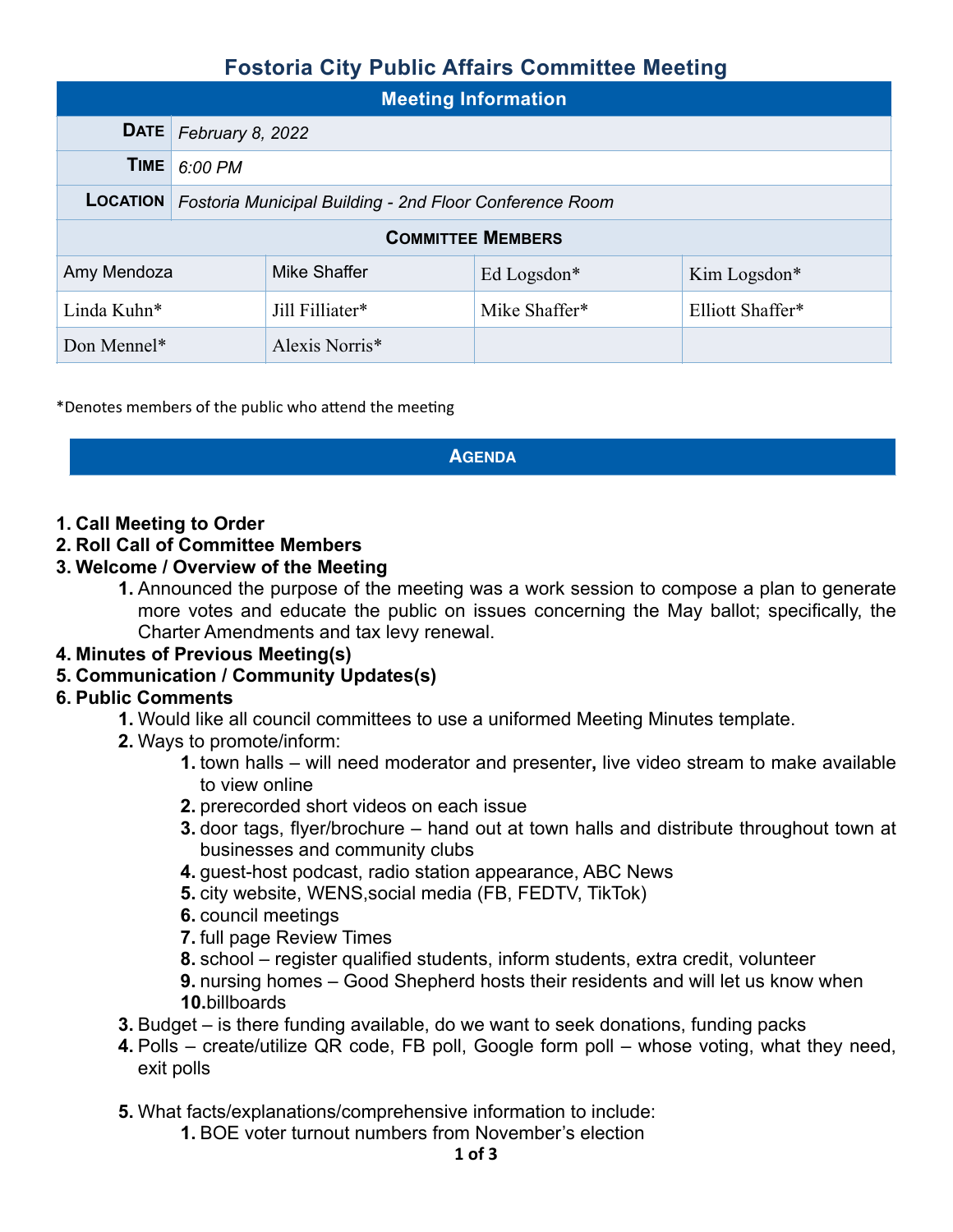## **Fostoria City Public Affairs Committee Meeting**

- **2.** Charter comparisons current and proposed
- **3.** List 3 assets for each current and proposed
	- **1.** Current boundaries, person of the community, directly elected
	- **2.** Proposed qualified, held accountable, more transparent
- **4.** Job description/qualifications requirements

#### **7. Old Business**

- **1.** Council tab of city website has been updated to provide more information and will be regularly.
- **2.** Several venues, dates, and times have been made available to hold town halls, a decision which will be utilize will be made at the next PACM.
- **3.** It was determined through investigation that post mailed newsletter updates are not feasible.
- **4.** No further update on Zoning Complaint Form.

### **8. New Business**

#### **9. Miscellaneous**

**1.** Alexis Norris informed us that she seeking help to initiate the restart of the Glass Pageant that has not occurred since 2019. She would like to spearhead this into existence again and possibly revamp it to become the "Railway Royalty" and include boys as well. She referenced her past experience with the pageant and the benefits it would bring to the youth and community.

### **10. Adjournment – 8:05 P.M.**

**MEETING NOTES**

*Insert Meeting Notes Here:*

| <b>ACTION ITEMS</b>                                                |           |               |             |                                                           |  |  |  |  |  |
|--------------------------------------------------------------------|-----------|---------------|-------------|-----------------------------------------------------------|--|--|--|--|--|
| <b>Action Item</b>                                                 | Due date  | <b>Status</b> | Responsible | <b>Comments</b>                                           |  |  |  |  |  |
| Investigate Newsletter in Water                                    | 2/8/2022  | Complete      | M. Shaffer  | Not feasible.                                             |  |  |  |  |  |
| Investigate gaining access to City<br>Website to make updates      | 2/1/2022  | Complete      | M. Shaffer  | Accessible and updated<br>regularly                       |  |  |  |  |  |
| <b>Recommend Dates for Potential</b><br>Town Hall Meetings         | 2/8/2022  | Complete      | A. Mendoza  | Several made available will<br>confirm which chosen later |  |  |  |  |  |
| Confirm date and time for Town<br>Hall at FJSHS week of March 21st | 2/22/2022 |               | M. Shaffer  |                                                           |  |  |  |  |  |
| Seek answers regarding funding                                     | 2/22/2022 |               | A. Mendoza  |                                                           |  |  |  |  |  |
| Develop job descriptions                                           | 2/22/2022 |               | M. Shaffer  |                                                           |  |  |  |  |  |